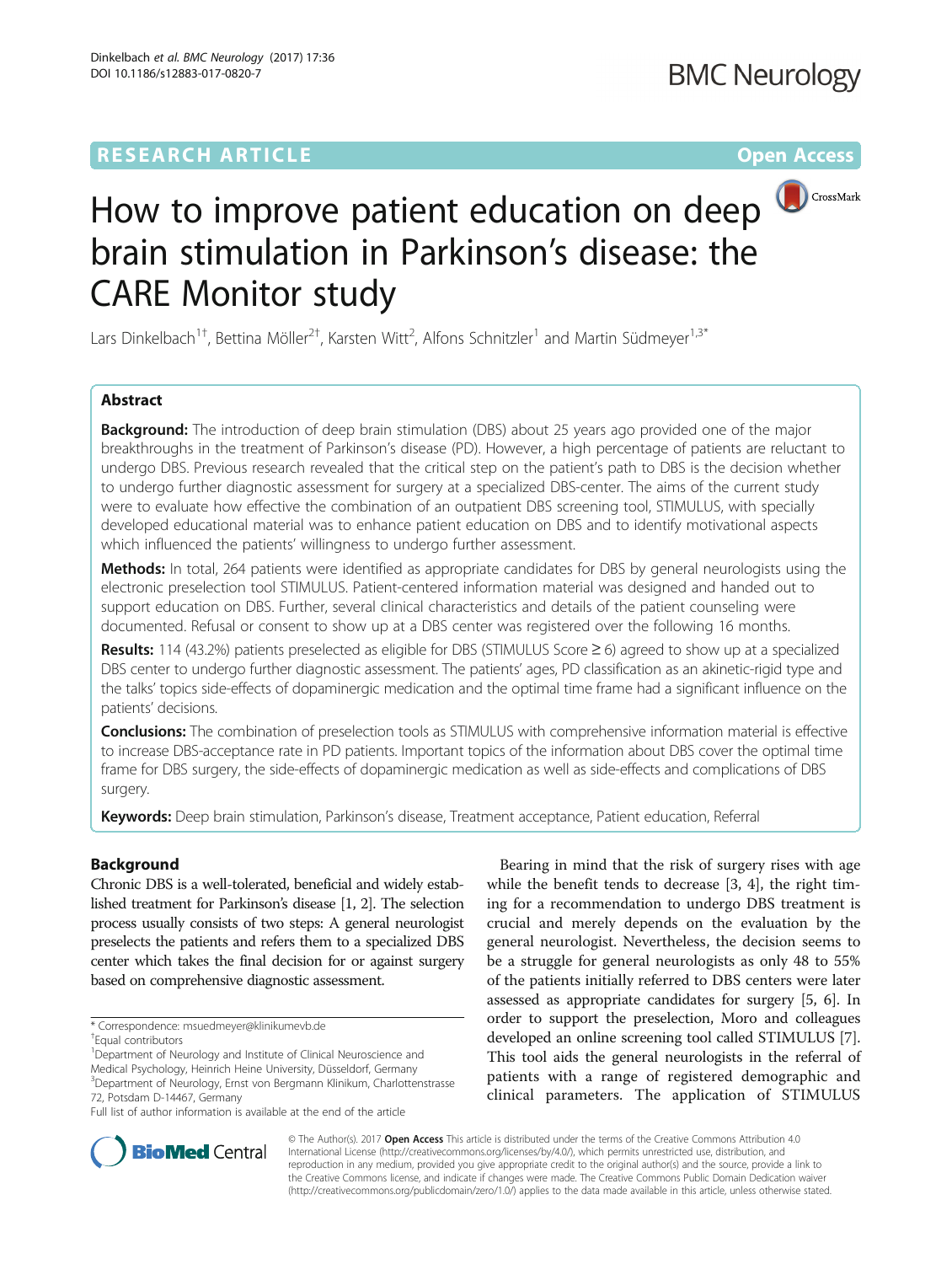could decisively improve the preselection process as 77% of referred patients were later assessed as appropriate candidates by the DBS center [[6\]](#page-5-0).

Despite the high accuracy for preselection, this study raises another issue: After 6 months, only 28% of patients with referral as recommended by STIMULUS actually showed up at the DBS center, mainly due to patients' reluctance to undergo surgery [\[6](#page-5-0)]. During further assessment in the DBS center, only 6% of patients were excluded for reasons such as poor motivation [[6\]](#page-5-0).

The need for patient information provided by professionals is highlighted by a questionnaire study, addressing the attitude of Parkinson patients and their relatives towards DBS [[8](#page-5-0)]. The study suggests that the main factors leading to refusal were unrealistic doubts and mixed expectations of this treatment [\[8\]](#page-5-0), as a result of insufficient information provided predominantly by the media or other patients [[8, 9](#page-5-0)].

#### **Methods**

The aim of the CARE Monitor study was to improve patient education for DBS and to identify key factors that influence the patients' decision to undergo further diagnostic assessment at a specialized DBS-center. For this purpose, 51 general neurologists located all over Germany were trained on how to operate the STIMULUS screening tool

and to use a newly developed information material. Approval from the ethics committee of the Heinrich Heine University, Düsseldorf was obtained (N: 4641). All data were collected anonymously.

### Construction of the information material

Based upon patients' doubts and expectations as revealed by a questionnaire study [\[8](#page-5-0)], a comprehensive information booklet was developed to support physicians in educating the patients about DBS. In 26 pages, the benefits, risks and right timing of DBS as well as its procedure for Parkinson's disease are described. A DVD was attached to the booklet, including a 4-minute film illustrating the DBS procedure for treating Parkinson's disease. The German version of the booklet as well as the film are available at [http://www.medtronic-caremonitor.de.](http://www.medtronic-caremonitor.de)

#### Data collection

In the following, patients with a STIMULUS score from 6 to 9 were identified as promising candidates for DBS by general neurologists. Figure 1 illustrates the preselection process. In total, general neurologists registered 346 patients from January 2010 to May 2012. From these initial reports,  $264$  (age  $63.7 \pm 9.5$ , 92 female) patients met the criteria as promising candidates for DBS and were therefore included in the study. These patients were

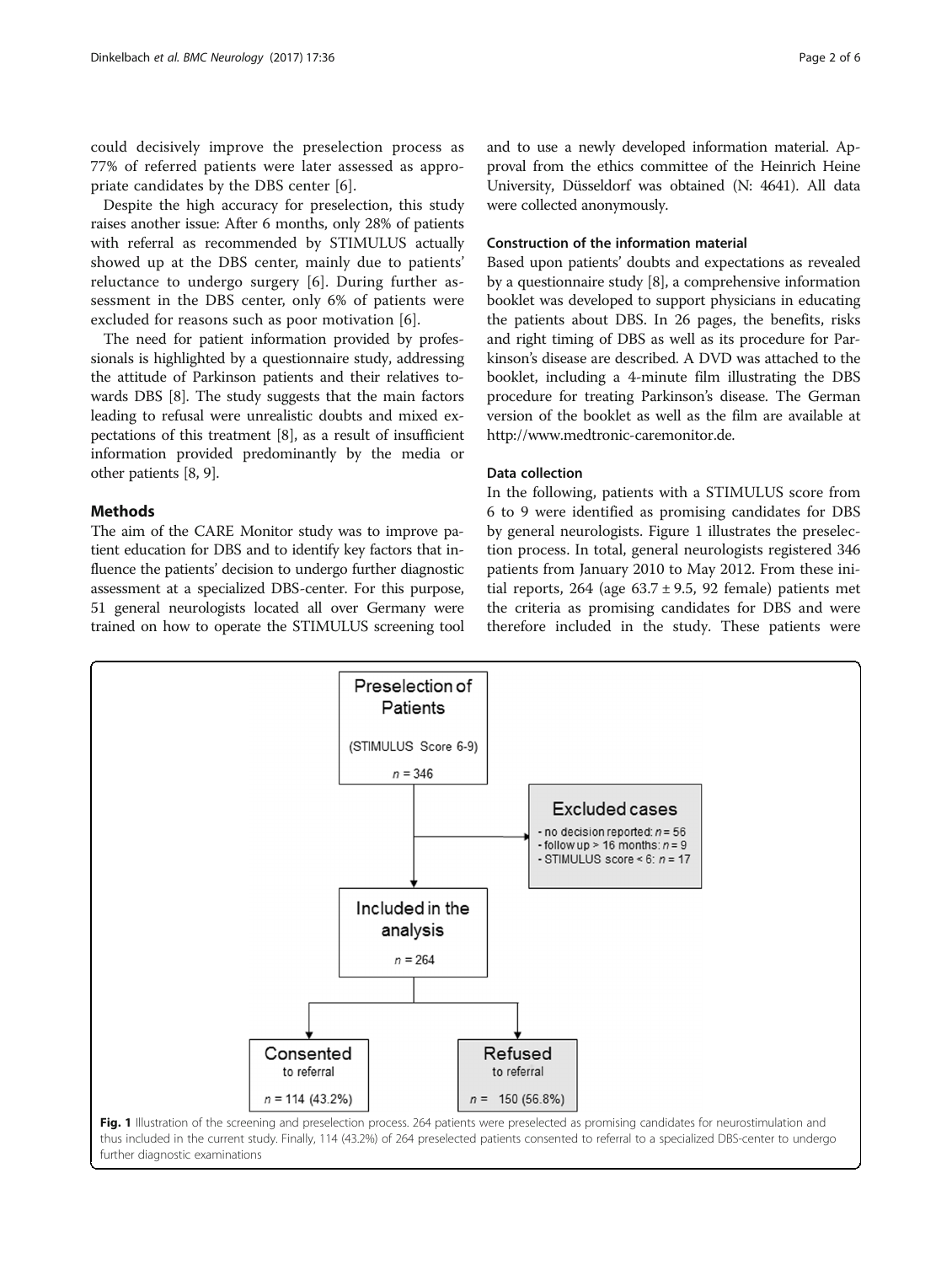recommended for referral to a DBS-center to undergo further diagnostic assessments and were comprehensively informed about this treatment, supported by the newly developed information material. The general neurologists were free to choose the topics dealt with during patient counseling but were asked to document these by filling out a questionnaire. In addition, several patients' data, such as age, gender, their disease characteristics and the role of the information material were recorded. For an English version of the questionnaire, see the Additional file [1](#page-4-0).

#### Data analyzation

In view of the exploratory nature of our study, we decided to perform a stepwise approach to identify the predictive factors leading to patients' consent. First, Mann-Whitney U tests (for ordinal and scaled data), Chi-Square tests (for nominal data with more than two categories) and Fisher's exact tests (for nominal data with two categories) were applied to identify candidate variables with a potential influence on patients' decisions. Subsequently, variables with a significant relationship to patients' decisions ( $p < 0.05$ ) were stated as candidate variables and thus included in a stepwise binary logistic regression. For categorical data, dummy variables were created. Due to this stepwise approach, we could ensure that at least ten outcome cases were provided for each predictor variable [[10](#page-5-0)]. All analyses were conducted using IBM SPSS Statistics 22 (International Business Machines Corporation, Armonk, USA).

#### Results

Within 16 months of the initial consultation visit, 114 (43.2%) out of 264 preselected patients (STIMULUS Score  $\geq 6$ ) consented to show up at a specialized DBS center. The newly designed information material was well accepted and stated to be "helpful" by 156 (78.4%) patients ("uncertain"  $n = 28$ , 14.1% "not helpful"  $n = 15$ , 7.5%,  $n = 65$  missing values). Accordingly, the patients' evaluation of the information material had a highly significant correlation with patients' decisions ( $p < 0.001$ ).

For a comprehensive overview of all analyzed variables see Table [1.](#page-3-0) In total, eleven variables were identified as promising predictors of patients' decisions and therefore underwent binary logistic regression analysis. These were: patients' age, Parkinson subtype (akinetic‐rigid, tremor‐dominant or equivalent), the total number of topics addressed during the patient counseling and the following contents of the counseling talk: motor improvement, quality of life, side-effects of medication, optimal time frame, evidence of DBS, other topics. Due to the high number of missing values  $(n = 65, 24.6%)$  patients' evaluations of the information material were not included in the regression model.

The resulting regression model covering 262 cases (two cases were excluded due to missing age documentation) explained 20.5% of the variance (Nagelkerke  $\mathbb{R}^2$ , a medium effect according to a common classification [[11\]](#page-5-0),  $X^2 = 43.5$ ,  $p < 0.001$ ) and correctly classified 68.7% of all cases. The following four variables significantly improved the predictive value of the regression model on patients' decision ( $p < 0.05$ ) and were therefore part of the resulting model: age, classification as an akineticrigid type as well as the talk contents dealing with the "side-effects of medication" and "optimal time frame". None of the other variables could significantly improve the determination of variance and thus were not included in the regression model. For the  $p$  values and odds ratios of the variables included in the regression model, see Table [2.](#page-4-0)

#### **Discussion**

Poor consent to undergo DBS surgery is one of the major problems of this treatment, as only 28% [[6](#page-5-0)] of Parkinson patients consented in the referral to a specialized DBScenter, even after being preselected as promising candidates for this treatment. Thus, a large majority of patients were not reached to undergo a potentially beneficial treatment.

The resulting regression model of our study suggests that the consultation visit to provide information on DBS plays a key role in patients' decisions, whereas the disease severity as evaluated by the Hoehn & Yahr Stages or subjective impairment as well as the clinical eligibility for DBS measured by the STIMULUS score do not. Of the various topics that could be addressed, the fact that, whether or not the side-effects of dopaminergic medication and the optimal time frame for DBS (meaning rising risks in surgery with age while benefits decrease [\[3](#page-5-0), [4](#page-5-0)]) were mentioned in the patients' education had the greatest predictive value for patients' consent. The relevance of right timing is supported by the significant predictive value of the patient's age as the rate of consent decreased with age. Interestingly, mentioning negative aspects of DBS during the consultation visit, such as the risks and complications of the surgery or side-effects of the stimulation, had no negative effect on patients' approval, even in our exploratory initial analysis without a correction for multiple comparisons (see Table [1\)](#page-3-0). Descriptively, a slight trend towards higher approval after mentioning these factors could be noted-a hint, that overdrawn fears of patients are a greater problem than unrealistic expectations, as described in a previous survey [\[8\]](#page-5-0). Therefore, we highly recommend that negative aspects of DBS should not be avoided with the intent to not frighten patients. This should rather be an obligatory topic to be addressed during the education for DBS, not least for ethical reasons.

In our study, patients with an akinetic-rigid subtype of Parkinson's disease had a significantly higher likelihood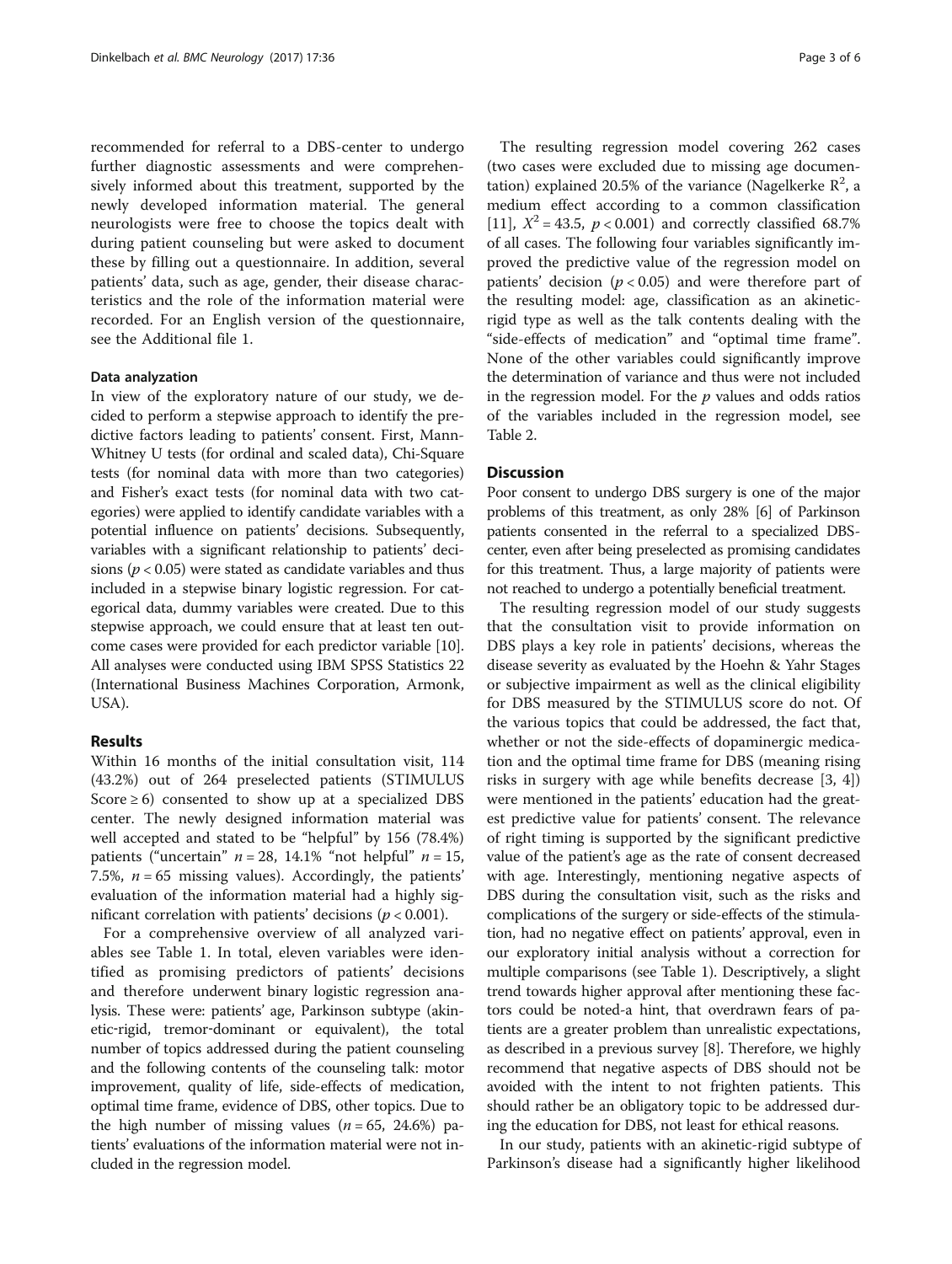<span id="page-3-0"></span>Table 1 Correlation between patients' consent to be referred to a DBS center, clinical characteristics and the contents of clarification sessions

|                                                         |                                     | Group Consent<br>$N = 114(43.2\%)$ |                   | Group Refusal<br>$N = 150(56.8\%)$ |                  |          |
|---------------------------------------------------------|-------------------------------------|------------------------------------|-------------------|------------------------------------|------------------|----------|
|                                                         | Ν                                   | Median                             | 25./75. Quartiles | Median                             | 25./75.Quartiles | $p^*$    |
| Numerical Data                                          |                                     |                                    |                   |                                    |                  |          |
| Age                                                     | 262                                 | 63                                 | $53 - 70$         | 67                                 | $60 - 71$        | 0.002    |
| Disease duration                                        | 245                                 | 9                                  | $5 - 12$          | 8                                  | $6 - 12$         | 0.618    |
| Hoehn & Yahr Stage                                      | 250                                 | 3                                  | $2 - 3$           | 3                                  | $2 - 3$          | 0.995    |
| Eligibility for DBS (STIMULUS Score)                    | 260                                 | 8                                  | $7 - 9$           | 8                                  | $7 - 9$          | 0.682    |
| Subjective Impairment                                   | 255                                 | 7                                  | $6 - 8$           | 7                                  | $6 - 8$          | 0.178    |
| Number of topics addressed in the<br>clarification talk | 264                                 | 6                                  | $4 - 9$           | 5                                  | $3 - 9$          | 0.001    |
| Categorial Data                                         | Ν                                   |                                    | $\%$              | Ν                                  | $\%$             | $p^\ast$ |
| Gender                                                  | Male                                | 73                                 | 64.0              | 99                                 | 66.0             | 0.795    |
|                                                         | Female                              | 41                                 | 36.0              | 51                                 | 34.0             |          |
| Occupation                                              | Working                             | 21                                 | 18.4              | 17                                 | 11.3             | 0.362    |
|                                                         | Retired                             | 79                                 | 69.3              | 118                                | 78.7             |          |
|                                                         | Unemployed                          | 13                                 | 11.4              | 14                                 | 9.3              |          |
| Subtype                                                 | Akinetic-rigid                      | 45                                 | 39.5              | 33                                 | 22.0             | 0.008    |
|                                                         | Tremor dominant                     | 21                                 | 18.4              | 38                                 | 25.3             |          |
|                                                         | Equivalent                          | 48                                 | 42.1              | 79                                 | 52.7             |          |
| Evaluation of the information<br>material               | Helpful                             | 79                                 | 89.8              | 77                                 | 69.4             | < 0.001  |
|                                                         | Uncertain                           | 8                                  | 9.1               | 20                                 | 18.0             |          |
|                                                         | Not helpful                         | 1                                  | 1.1               | 14                                 | 12.6             |          |
| Information source <sup>#</sup>                         | Media                               | $\overline{4}$                     | 3.5               | 9                                  | 6.0              | 0.265    |
|                                                         | Doctor                              | 93                                 | 81.6              | 117                                | 78.0             | 0.539    |
|                                                         | Support group                       | 3                                  | 2.6               | 8                                  | 5.3              | 0.360    |
|                                                         | Others                              | $\mathbf{1}$                       | 0.9               | $\mathbf{1}$                       | 0.7              | >0.999   |
|                                                         | Patient with DBS                    | 3                                  | 2.6               | $\mathbf 0$                        | 0.0              | 0.079    |
| Contents of clarification talk <sup>#</sup>             | motor improvement                   | 104                                | 91.2              | 117                                | 78.0             | 0.004    |
|                                                         | quality of life                     | 106                                | 93.0              | 114                                | 76.0             | < 0.001  |
|                                                         | side effects of medication          | 86                                 | 75.4              | 76                                 | 50.7             | < 0.001  |
|                                                         | optimal time frame                  | 66                                 | 57.9              | 50                                 | 33.3             | < 0.001  |
|                                                         | expectations                        | 60                                 | 52.6              | 62                                 | 41.3             | 0.081    |
|                                                         | change of role model in partnership | 20                                 | 17.5              | 25                                 | 16.7             | 0.870    |
|                                                         | patients fears                      | 20                                 | 17.5              | 20                                 | 13.3             | 0.388    |
|                                                         | evidence of DBS                     | 44                                 | 38.6              | 34                                 | 22.7             | 0.006    |
|                                                         | experience with DBS                 | 43                                 | 37.7              | 54                                 | 30.0             | 0.191    |
|                                                         | complications of DBS surgery        | 63                                 | 55.3              | 74                                 | 49.3             | 0.385    |
|                                                         | side effects of DBS                 | 58                                 | 50.9              | 63                                 | 42.0             | 0.171    |
|                                                         | effects of medication withdrawal    | 32                                 | 28.1              | 39                                 | 26.0             | 0.780    |
|                                                         | progression of PD                   | 52                                 | 45.6              | 58                                 | 38.7             | 0.260    |
|                                                         | others                              | 16                                 | 14.0              | 9                                  | $6.0\,$          | 0.034    |

\* To analyze the impact of numerical data on patients' decisions, Mann-Whitney U tests were calculated and the median and 25.-75. quartiles are presented. For categorial variables with more than two categories (subtype and occupation) Chi-Square tests were conducted. For categorial variables with two categories, Fisher's exact tests were conducted. Exact two-tailed p values are presented. A variable with a p value < 0.05 was considered as a potential predictive variable and therefore included in the binary regression analysis.

‡ In the categories information source and contents of clarification talk more than one option could be reported. Therefore, Fisher's exact tests were calculated for the prevalence or absence of each topic/source and the resulting p values are presented. To clarify the presentation only the number of prevalent cases are shown.

The entries in italicized represent significant  $p$  values (lower than 0.05)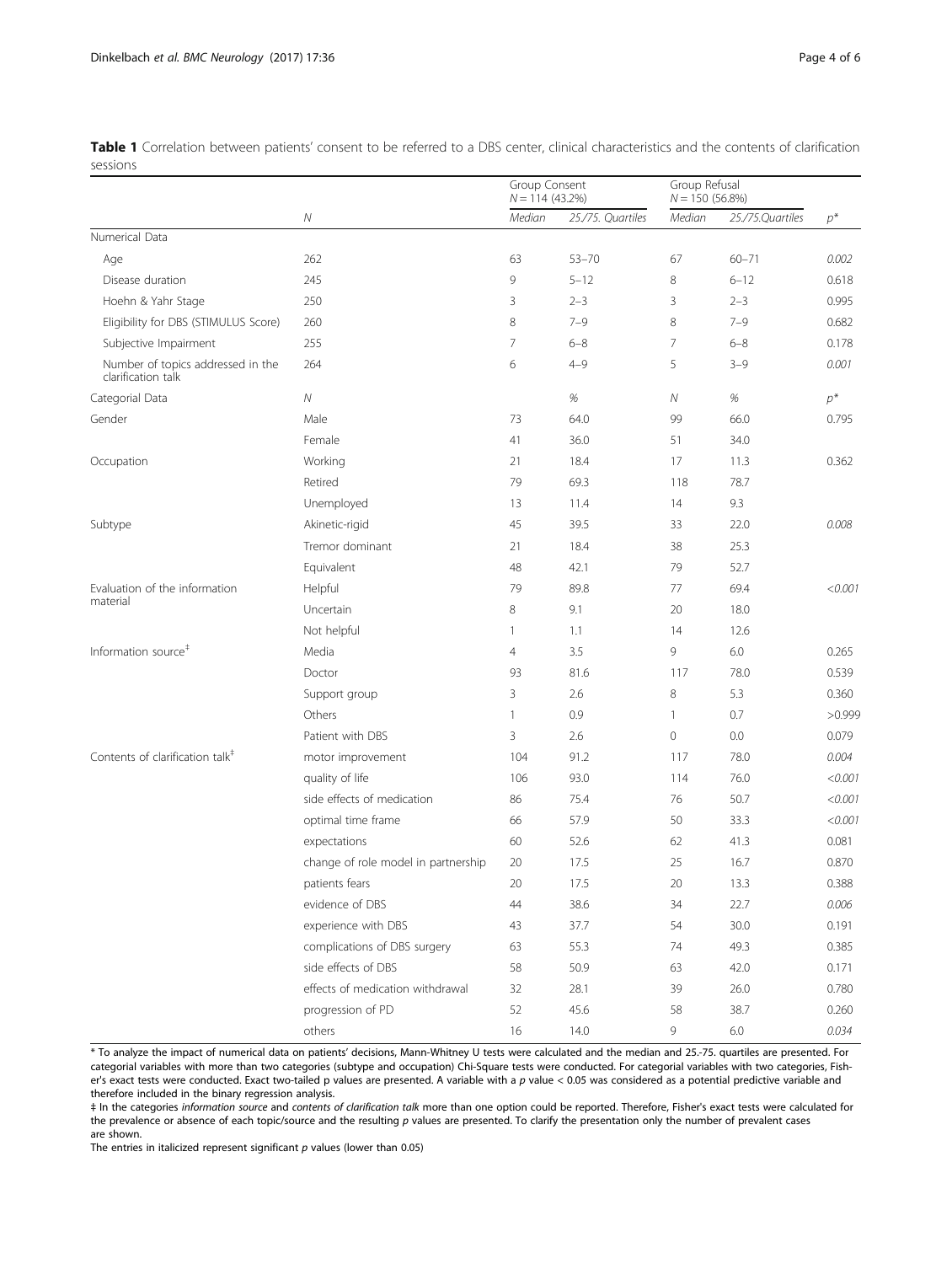<span id="page-4-0"></span>

|                             | Odds ratio $†$ | 95% Confidence Interval |      |       |  |  |  |  |
|-----------------------------|----------------|-------------------------|------|-------|--|--|--|--|
| Age                         | 0.96           | 0.93                    | 0.98 | 0.002 |  |  |  |  |
| Akintetic-rigid type        | 2.32           | 1.29                    | 4.15 | 0.005 |  |  |  |  |
| Clarification talk contents |                |                         |      |       |  |  |  |  |
| optimal time frame          | 2.24           | 1.28                    | 3.94 | 0.005 |  |  |  |  |
| side effects of medication  | 2.22           | 1.23                    | 4.0  | 0.008 |  |  |  |  |

Table 2 summarizes the variables which significantly increased the predictive value of the resulting regression model.

† Odds ratios compare patients who consented with patients who failed to show up at a DBS-center. As an example, the Odds ratio of 2.32 indicates that the chance of a "consent" patient having an akinetic-rigid subtype is 2.32 times higher than the chance of a "refuser

to consent to the referral to a DBS-center, despite recently published evidence indicating higher benefit of DBS for other subtypes, such as the tremor dominant [[12\]](#page-5-0). Possibly, akinetic-rigid patients are in greater need for alternative treatments as the prevalence of this subtype contributes to a poorer quality of life [[13\]](#page-5-0). On the other hand, we were not able to find a relationship between the patients' subjective impairment and their decisions. However, we cannot completely rule out a mediating effect of the patients' quality of life as we did not apply a conventional measurement of quality of life such as the PDQ-39 assessment.

An ongoing discussion addresses the common finding that approximately twice as many men are recipients of DBS than women [\[14, 15](#page-5-0)] even though epidemiology studies suggest an equal distribution of Parkinson's disease [[16](#page-5-0), [17](#page-5-0)]. With regard to clinical eligibility for DBS, no gender differences were found, suggesting that nonbiological factors may be accountable for this prominent gender discrepancy in DBS recipients [[18](#page-5-0)]. Setiawan and coworkers proposed that women may have more doubts or fears regarding DBS [\[15\]](#page-5-0). In line with previous results, the current study could reproduce the typical gender distribution as only 92 (34.8%) women were preselected as eligible candidates for DBS. In contrast to Setiawan and colleagues' assumption, the patients' genders were not related to their decision to undergo DBS. Hence, the reasons for the gender distribution of parkinsonian patients undergoing DBS remain unclear.

In our study, 31.8% of the patients consented to the referral within the first 6 months after the initial screening, the same time interval as in Wächter and colleagues' trial [\[1](#page-5-0)] (see Additional file 2:Figure S1). Although this ratio indicates only a slight increase of approval with the usage of information material, it probably underestimates its effect. The current study was designed to follow the patients' decision for 16 months and the participating neurologists were therefore not obliged to report consent within the first 6 months. In the total 16-month period of the study, 114 (43.2%) of the 264 patients who were preselected as eligible for DBS consented to show up at a specialized DBS-center. Therefore, our data indicates that

adequate training of general neurologists and support with information materials for patients and their relatives can increase the rate of approval for DBS treatment. This assumption is supported by the high correlation of patients' evaluation of the information material to their decisions (see Table [1](#page-3-0)). Accordingly, our data emphasize the usefulness of information materials such as booklets or DVDs as an effective and low-cost method to support the patient counseling for DBS.

Even though our data clearly indicate a strong relevance of the patient information, no causal connections can be deduced because our study is lacking a control group receiving no or reduced information about DBS. Further, our data only cover a German cohort and thus should be interpreted with caution regarding other health-care systems.

#### Conclusions

Adequate patient education by general neurologists is fundamental to allay patients' aversion to DBS and should cover the optimal time frame to undergo surgery as well as dopaminergic side-effects which could be avoided by DBS treatment. Negative aspects of this therapy should not be evaded and are an obligatory topic in any ethical clarification session. Specialized, patient-centered information material provides a low-cost and effective way to additionally support education about DBS.

### Additional files

[Additional file 1:](dx.doi.org/10.1186/s12883-017-0820-7) English Version of the Questionnaire. This questionnaire was used to collect all patients' characteristics and the informative talks' contents that could be of potential relevance for patients' decision to undergo further diagnostic assessment in a specialized DBS center. This questionnaire was handed out to 51 general neurologists located all over Germany to track patients' decisions for 16 months following an initial patient briefing on DBS. (DOC 48 kb)

[Additional file 2: Figure S1.](dx.doi.org/10.1186/s12883-017-0820-7) Patients' rate of consent in the course of time. Percentage of patients who consented in the referral after follow-up intervals of up to 16 months. Descriptively, more than a half ( $n = 60$ ) of all consenting patients underwent further diagnostic examinations within the first 3 months after initial referral was suggested. This emphasizes the key role of the informative talk. Afterwards, the gradient of the acceptance rate tends to stabilize. (PNG 18 kb)